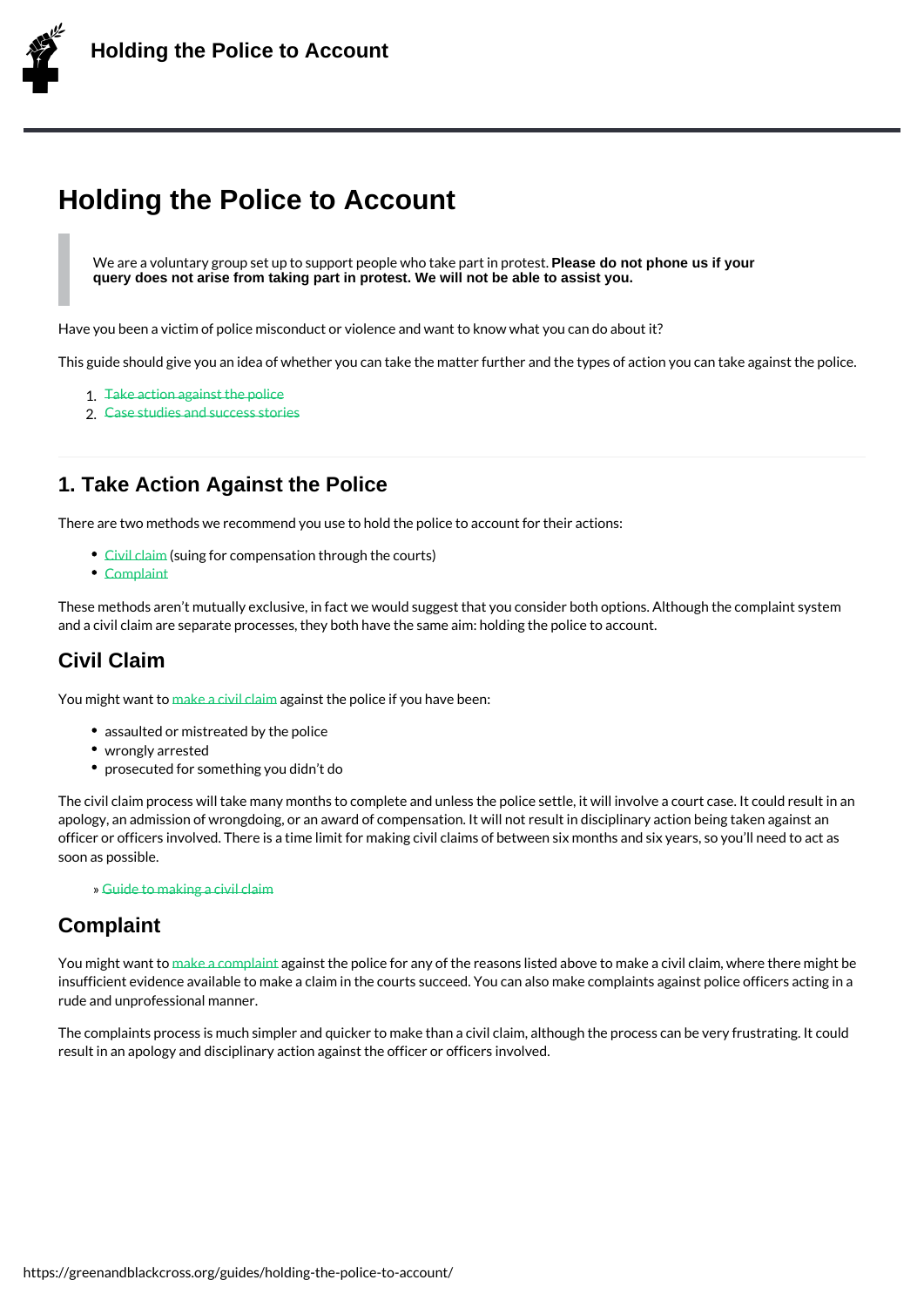Statistics on complaints made against the police, particularly over a long period of ti a wider campaign against police violence.

» Guide to making a complaint

## Judicial Review

One [further method of](/guides/making-a-complaint-against-the-police/) holding the police utbicale to Querbiu its with recommend using this in very circumstances.

» Read about the Judicial Review (JR)

## 2. C[ase Studies](/guides/what-is-a-judicial-review/)

A few examples of successful outcomes when holding the police to account. There are currently cases on-going for many of the recent mass arrests of protesters.

#### Climate Camp

In 2008, the Camp for Climate Action (Climate Camp) held a protest near to Kingsnorth co operation involving 10 forces was put in place to attempt to disrupt the protest, and mea participants had to endure a stop and search every time they left and re-entered the site courts using a civil claim, and found to be unlawful, resulting in massive individual payo year.

#### Dale Farm

In 2011, numerous people were arrested at the Dale Farm evictions. Following arrest the left in handcuffs and without water or toilet facilities. Several people successfully sued t conditions of detention and received four figure settlements. In addition, a protester who remove a facial covering brought a civil claim after she was found not guilty, on the basi believe she was using the scarf to conceal her identity. Her claim settled for a five figur

### UK Uncut

On 30 January 2011 a number souvere assaulted a with UK SU a puat y protest. Three and half year officer was disciplined, the head of the Metropolitan Police gave a written apology and p protesters had to fight again and again to have their case taken seriously by the police. to hold the police to account is another important tool protesters have to strike back aga

"Protesters are better armed by having groups like GBC around, to watch their back and to provide the all important witnesses and video footage of incidents that help build a strong case agains the police. GBC were a massive part in the success of this case."

#### Royal Wedding

In 2011, a number of people were arrested in squat raids in the run up to the Royal Wee interviewed in relation to abstraction of electricity, they were further arrested for conspi anarchist material found in the squats. They were given strict bail conditions preventin Westminster except for pre-arranged police and solicitor appointments. Although a judici